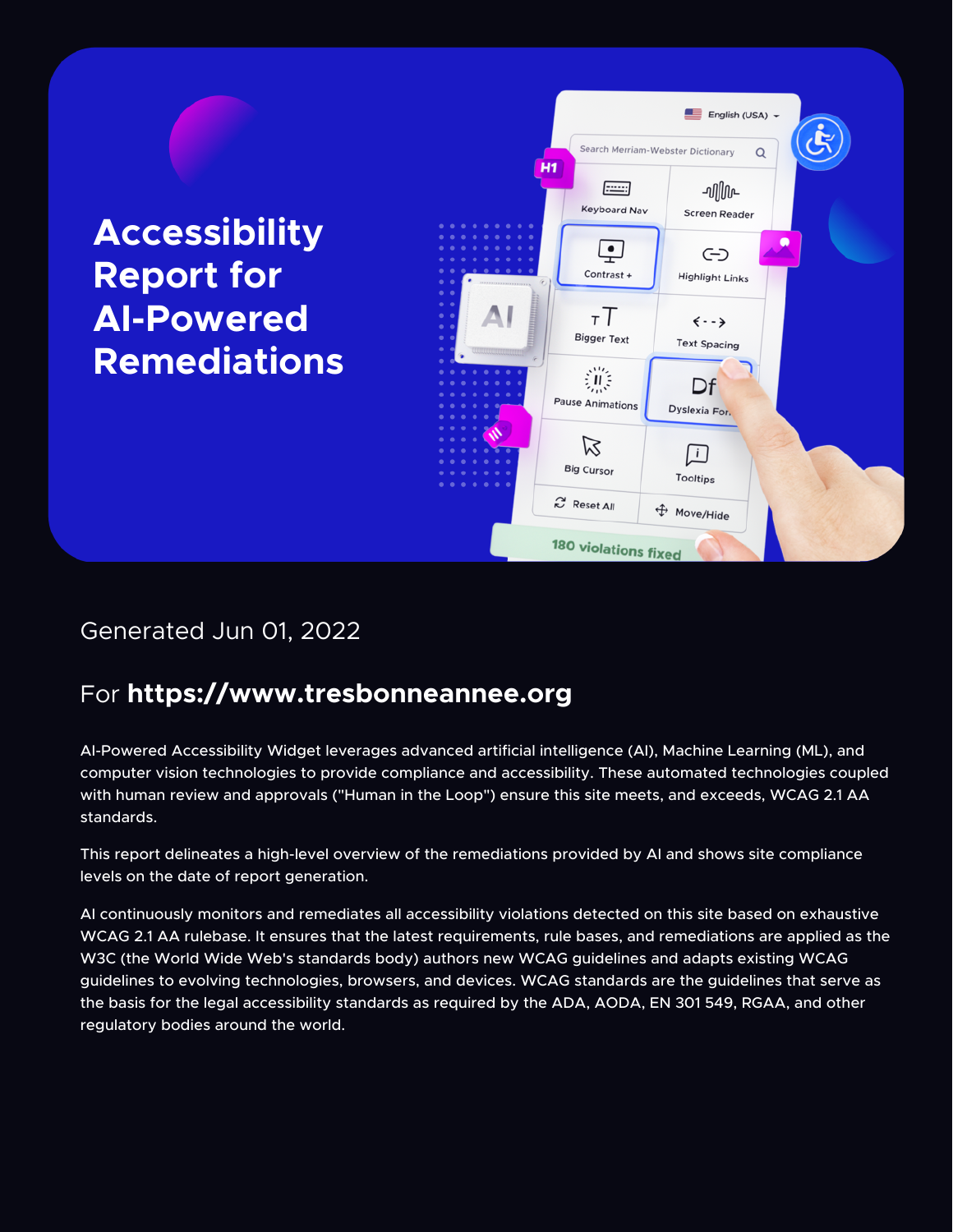## **Remediation Summary**



### **History of Violations Remediated**

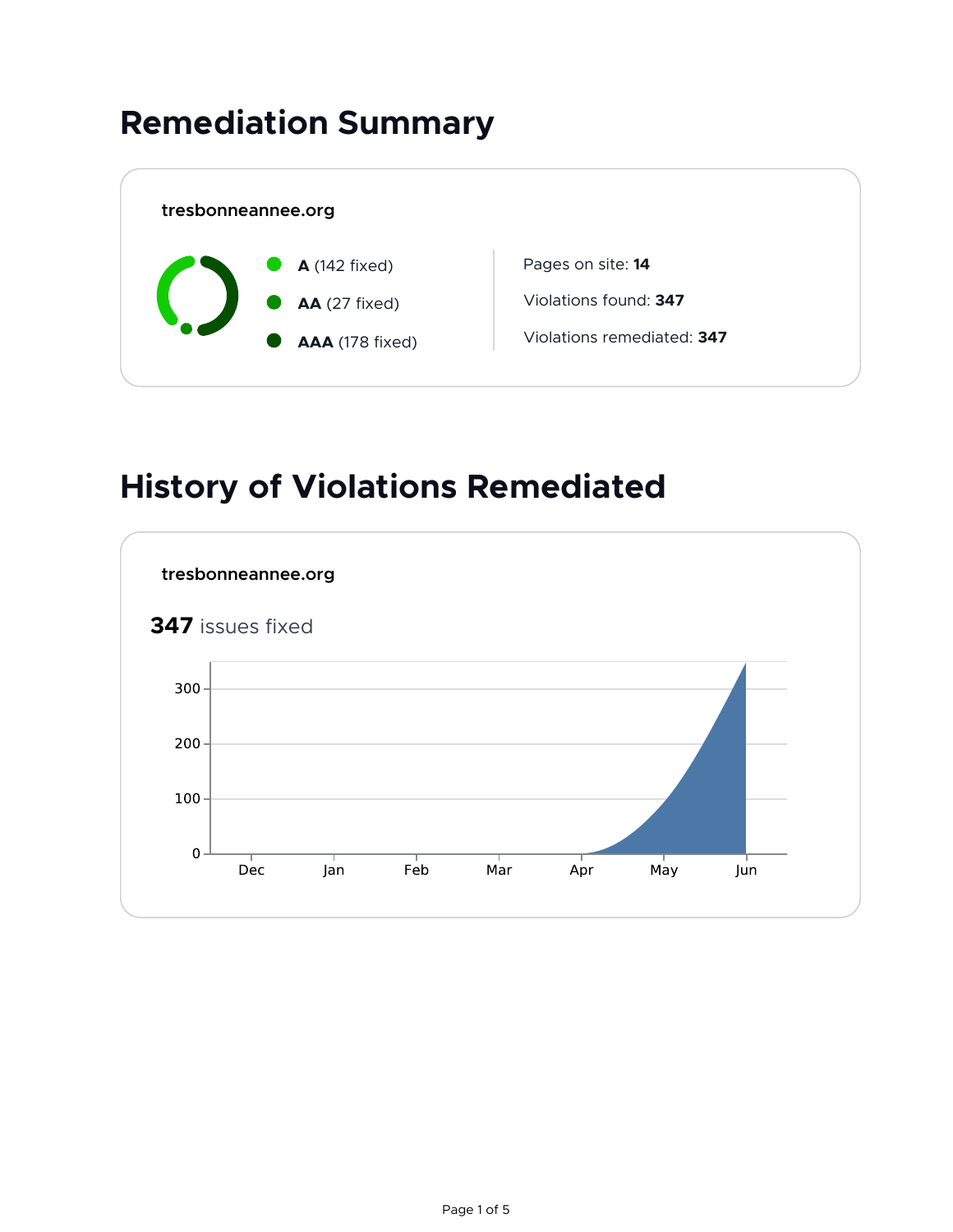## Accessibility Violations by Page

| Page Name                  | Date remediated | A                | AA                | <b>AAA</b>      |                     |
|----------------------------|-----------------|------------------|-------------------|-----------------|---------------------|
| Homepage                   | May 28, 2022    | 15 <sub>15</sub> | 5 <sub>1</sub>    | 12 <sub>2</sub> | 32 violations fixed |
| /ada                       | May 30, 2022    | 2 <sup>7</sup>   | $\vert 1 \rangle$ | 20 <sub>o</sub> | 23 violations fixed |
| /about                     | May 30, 2022    | 2 <sup>7</sup>   | 2 <sup>7</sup>    | 36              | 40 violations fixed |
| /events                    | Jun 01, 2022    | 10 <sub>1</sub>  | $\bullet$         | 10 <sub>1</sub> | 20 violations fixed |
| /raffle                    | May 30, 2022    | 2 <sup>7</sup>   | $\bullet$         | 10 <sub>o</sub> | 12 violations fixed |
| /about-1                   | Jun 01, 2022    | 25               | $\bullet$         | 9 <sup>°</sup>  | 34 violations fixed |
| /contact                   | May 30, 2022    | 2 <sup>7</sup>   | 2 <sup>7</sup>    | 9 <sup>°</sup>  | 13 violations fixed |
| /live-lots                 | May 30, 2022    | 6 <sup>1</sup>   | 4 <sup>1</sup>    | 11              | 21 violations fixed |
| /sponsorships              | May 30, 2022    | 18 <sup>°</sup>  | 2 <sup>7</sup>    | 14              | 34 violations fixed |
| /patronsparty              | May 30, 2022    | 22 <sub>2</sub>  | $\mathbf{1}$      | 9 <sup>°</sup>  | 32 violations fixed |
| /whitakercenter            | May 30, 2022    | 2 <sup>7</sup>   | $\mathbf{1}$      | 9 <sup>°</sup>  | 12 violations fixed |
| /masterstastingreception   | Jun 01, 2022    | 25               | $\bullet$         | 9 <sup>°</sup>  | 34 violations fixed |
| /vintnerstastingreception  | May 28, 2022    | $\overline{7}$   | 5 <sup>1</sup>    | 11              | 23 violations fixed |
| /sponsorsappreciationparty | May 31, 2022    | $\overline{4}$   | 4                 | $\mathbf{9}$    | 17 violations fixed |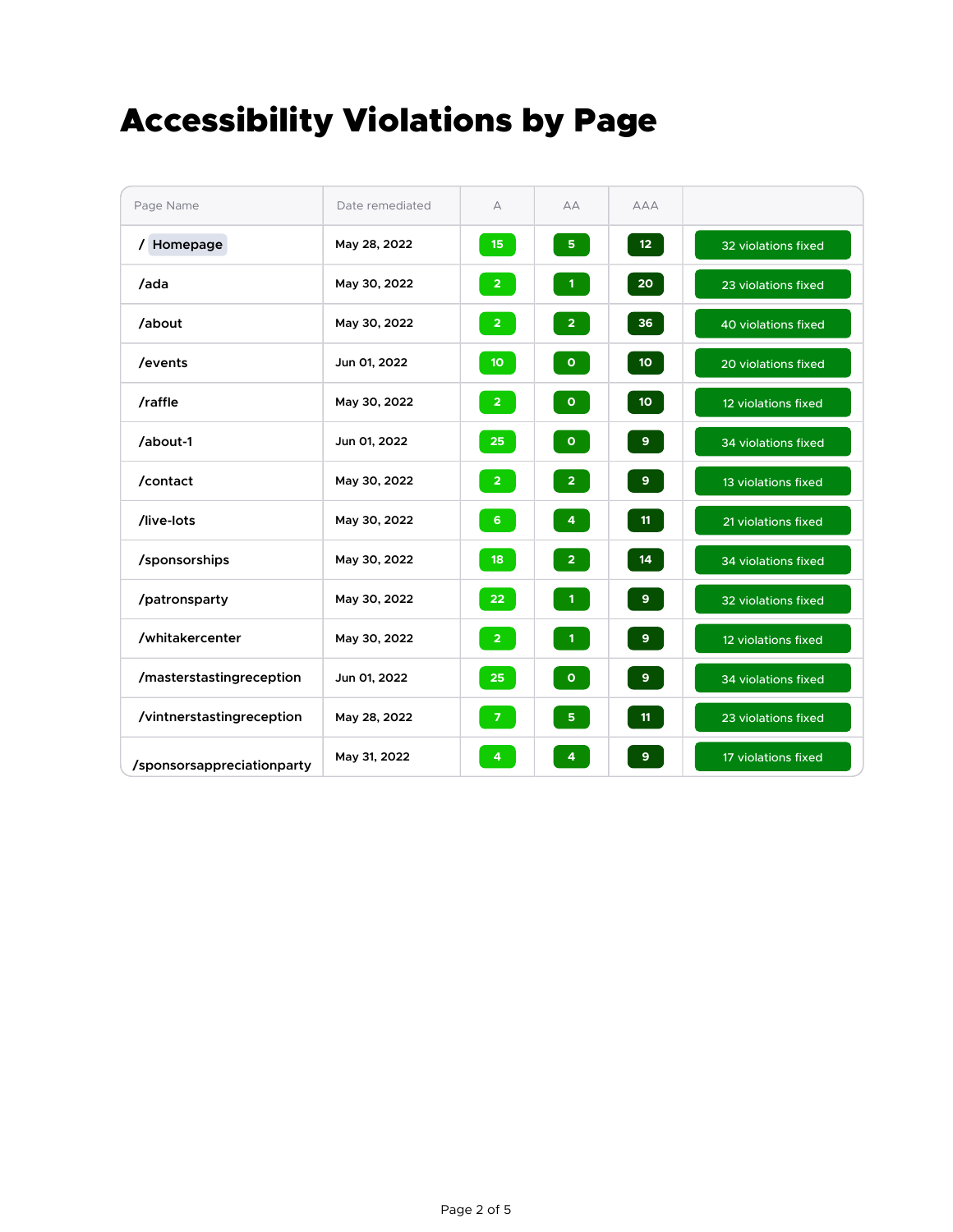# Accessibility Violations by WCAG Criteria

#### **Image lacks a required 'alt' attribute (Level A)**

Checks that each image has an alt attribute with a sufficiently clear and concise description to convey the meaning of the image to visually impaired users relying on screen readers and other assistive technologies.

| URL                       | 116 Occurences | <b>Status</b>     | Detected on |
|---------------------------|----------------|-------------------|-------------|
| tresbonneannee.org/       | 11             | Remediated        | Desktop     |
| tresbonneannee.org/ada    |                | Remediated        | Desktop     |
| tresbonneannee.org/about  |                | Remediated        | Desktop     |
| tresbonneannee.org/events | 3              | Remediated        | Desktop     |
| tresbonneannee.org/raffle |                | <b>Remediated</b> | Desktop     |

#### **Link lacks descriptive text (Level AAA)**

Checks that each link contains descriptive text that clearly and meaningfully describes what will happen if the user selects it. Without descriptive text, a link can confuse users who rely on screen readers or other assistive technologies. If it is not possible to add link text, add an 'aria-label' attribute to describe the link instead. Or, if the link is necessary for the programming or functionality of the page but is not intended for user interaction, add an 'aria-hidden' attribute to hide it from screen readers.

| URL                       | 42 Occurences | <b>Status</b>     | Detected on |
|---------------------------|---------------|-------------------|-------------|
| tresbonneannee.org/       | 3             | <b>Remediated</b> | Desktop     |
| tresbonneannee.org/ada    | 3             | <b>Remediated</b> | Desktop     |
| tresbonneannee.org/about  | 3             | <b>Remediated</b> | Desktop     |
| tresbonneannee.org/events | 3             | <b>Remediated</b> | Desktop     |
| tresbonneannee.org/raffle | 3             | Remediated        | Desktop     |

#### Page should have a single <h1> element (Level AA)

Checks that the page has a single <h1> element. Structuring pages with a logical and predictable heading hierarchy allows users to easily find information and more efficiently navigate the page. Users relying on screen readers and other assistive technologies should be able to understand the page structure by quickly skimming the page. Each page should have a single <h1> element under which all subsequent headings (<h2>, <h3>, etc.) should semantically fit.

| JRL                    | 26 Occurences | <b>Status</b> | Detected on |
|------------------------|---------------|---------------|-------------|
| tresbonneannee.org/    | 5             | Remediated    | Desktop     |
| tresbonneannee.org/ada |               | Remediated    | Desktop     |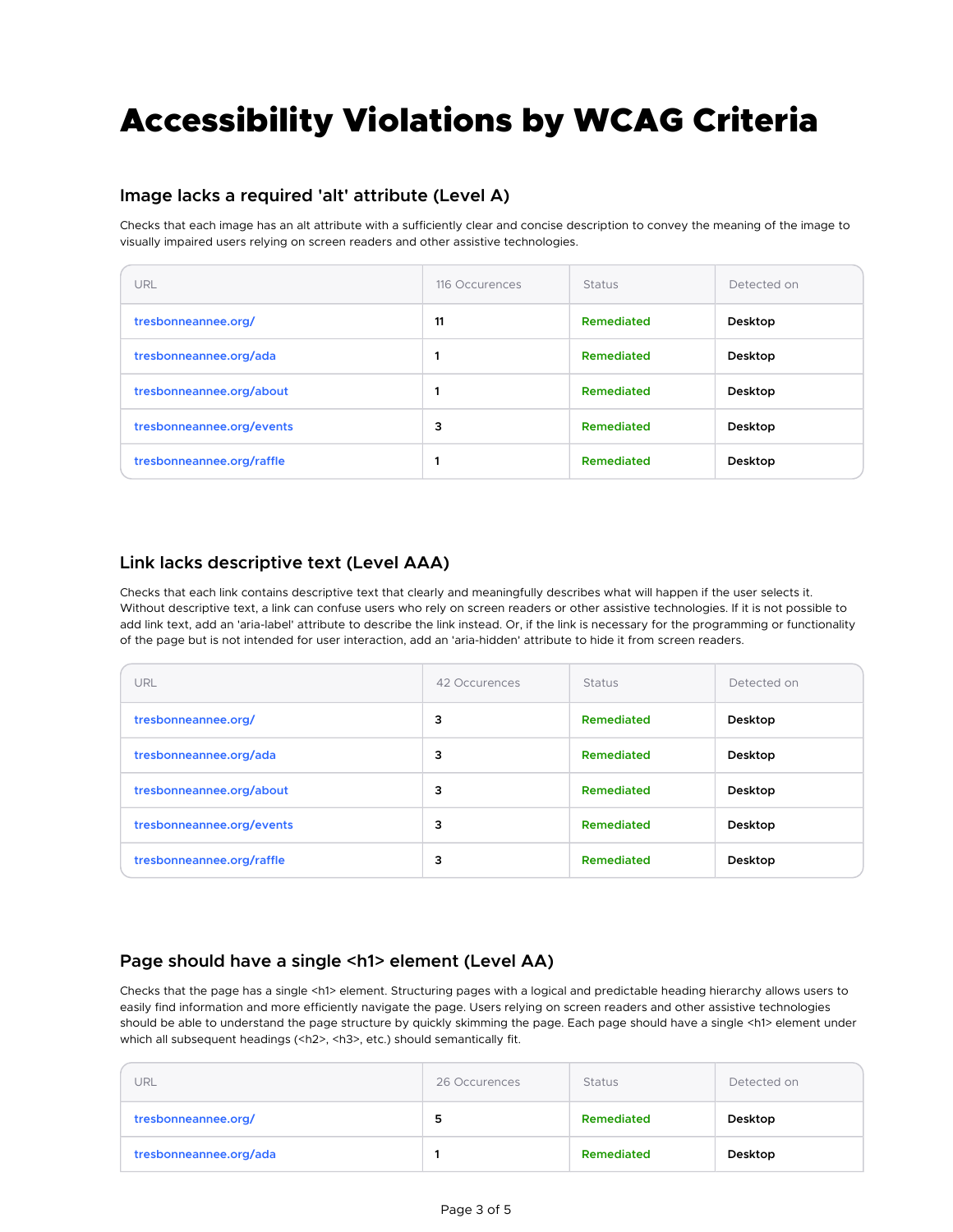| tresbonneannee.org/about     |   | Remediated | Desktop |
|------------------------------|---|------------|---------|
| tresbonneannee.org/contact   |   | Remediated | Desktop |
| tresbonneannee.org/live-lots | Δ | Remediated | Desktop |

#### **Form field lacks a <label> element (Level AA)**

Checks that each form field has an associated <label> element or descriptive text. Without labeling or description, users who rely on screen readers or other assistive technologies cannot determine the input requested.

| tresbonneannee.org/contact |              | Remediated    | Desktop     |
|----------------------------|--------------|---------------|-------------|
| URL                        | 1 Occurences | <b>Status</b> | Detected on |

#### **New tab or window opens without warning user (Level AAA)**

Checks for new tabs or windows opening without warning user. New tabs or windows can be very disorienting for users, particularly those who rely on screen readers or other assistive technologies. Any link that opens a new tab or window should communicate this fact beforehand.

| URL                       | 136 Occurences | <b>Status</b> | Detected on |
|---------------------------|----------------|---------------|-------------|
| tresbonneannee.org/       | 9              | Remediated    | Desktop     |
| tresbonneannee.org/ada    | 17             | Remediated    | Desktop     |
| tresbonneannee.org/about  | 33             | Remediated    | Desktop     |
| tresbonneannee.org/events | 7              | Remediated    | Desktop     |
| tresbonneannee.org/raffle |                | Remediated    | Desktop     |

#### **Vague or undetermined link purpose (Level A)**

Checks for vague link text that does not provide clear information on where the link leads to. Users who rely on screen readers or other assistive technologies often skip forward or backtrack to locate links. They need link text to be substantive. Vacuous, meaningless link text like click here, click this, download, etc. tell users nothing about what the link points to.

| URL                                         | 8 Occurences | <b>Status</b> | Detected on |
|---------------------------------------------|--------------|---------------|-------------|
| tresbonneannee.org/events                   | 6            | Remediated    | Desktop     |
| tresbonneannee.org/live-lots                |              | Remediated    | Desktop     |
| tresbonneannee.org/vintnerstastingreception |              | Remediated    | Desktop     |